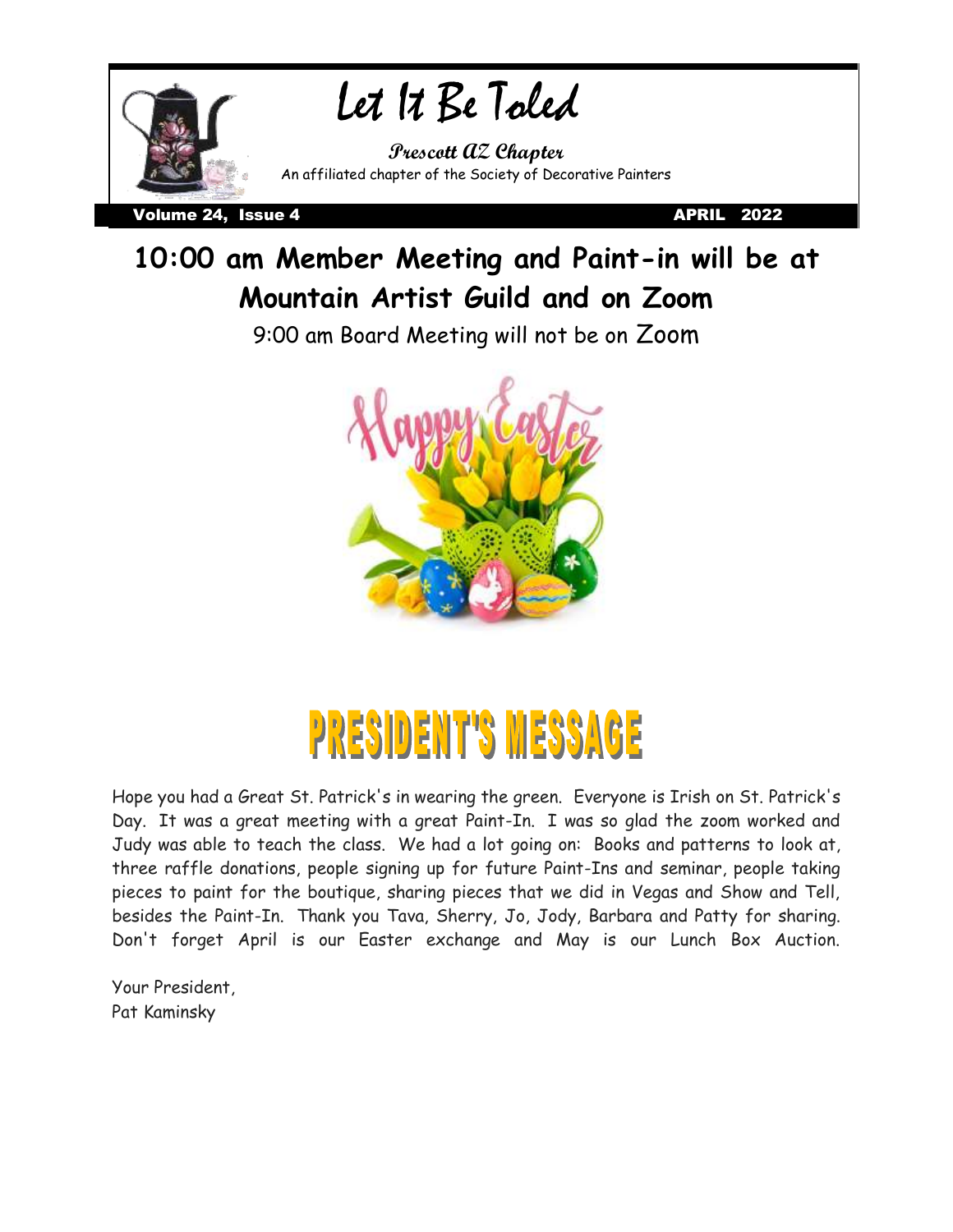#### **2022 Board of Directors**

| President             | Pat Kaminsky           |
|-----------------------|------------------------|
| <b>Vice President</b> | <b>Barbara Cowley</b>  |
| Secretary             | Marcia Mallicoat       |
| Treasurer             | <b>Cheryl Jacobson</b> |

#### Committee Chairs

Attendance Jo Pruett Historian Jody Glaser Library Marcia Mallicoat Memory Boxes Barbara Cowley Newsletter Cheryl Jacobson Seminars Bev Morn Ways and Means Jo Pruett Sunshine Nancy Emeigh Paint-Ins Sherry Cooke-Hurm Web Master Sharon Carlson and Kathy Bigham

# Saturday, April 2nd **Next LIBT Meeting EASTER EXCHANGE**

#### **10:00 am Meeting**

Paint-in begins right after the meeting and this month we will be doing Dragonfly Bear with Cheryl Jacobson.

The projects can be viewed on our website [www.libt.org](http://www.libt.org/)

Contact Sherry Cooke-Hurm for more information and to sign.

Regular meetings begin at 10:00 am and are on the first Saturday of each month with a number of exceptions. They are held at Mountain Artists Guild, 228 N. Alarcon, Prescott. Paint-ins follow the meetings and cost only \$5.00.



# **FXCHANGES**

Share your amazing talent!



We will have two more exchanges this year – Easter and Christmas**. Easter exchange is painted on a surface of your choice and will be April 2nd.** Christmas is an ornament to exchange at the Christmas Party in December.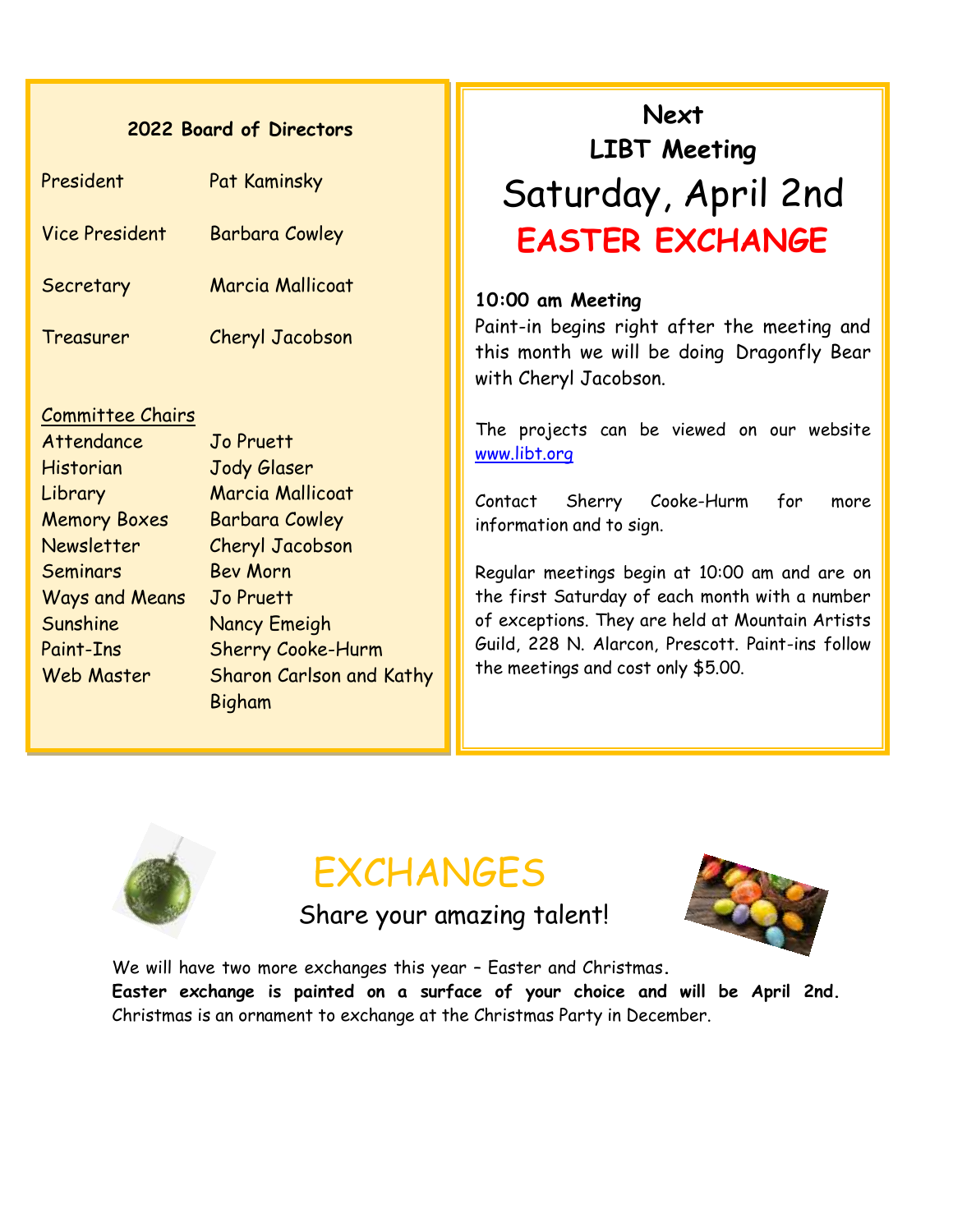# **CALENDAR AT A GLANCE 2022**

All meetings and Paint-ins will be hybrid - in person and on zoom.

| April 2<br>May 7             | Easter Exchange and Dragonfly Bear with Cheryl Jacobson<br>Lunch Box Auction and Patriotic Frog with Deb Ramo |
|------------------------------|---------------------------------------------------------------------------------------------------------------|
| June 3 & 4                   | Seminar with Maxine Thomas                                                                                    |
| July 9                       | Thanksgiving Truck with Judy Lopez                                                                            |
| $2^{nd}$ Sat                 |                                                                                                               |
| August 6                     | Pencil of Strawberries with Pat Kaminsky                                                                      |
| September 10<br>$2^{nd}$ Sat | Christmas Truck with Judy Lopez                                                                               |
| October 8<br>$2^{nd}$ Sat    | Amish Country with Arla Gill                                                                                  |
| November 5                   | Ornaments with Pat and Tava                                                                                   |
| December                     | Christmas Party and Ornament Exchange                                                                         |

# LUNCH BOX AUCTION

The Lunch Box Auction is a fundraiser for our club that we hold every year and will be on May 7th this year. The board decided the auction will **NOT** include a lunch as it has in the past before COVID. We will just auction off the piece painted and signed by you. The surface you use does not have to be a lunch box. It's an opportunity to make money for the Club and go home with a treasure painted by a fellow artist.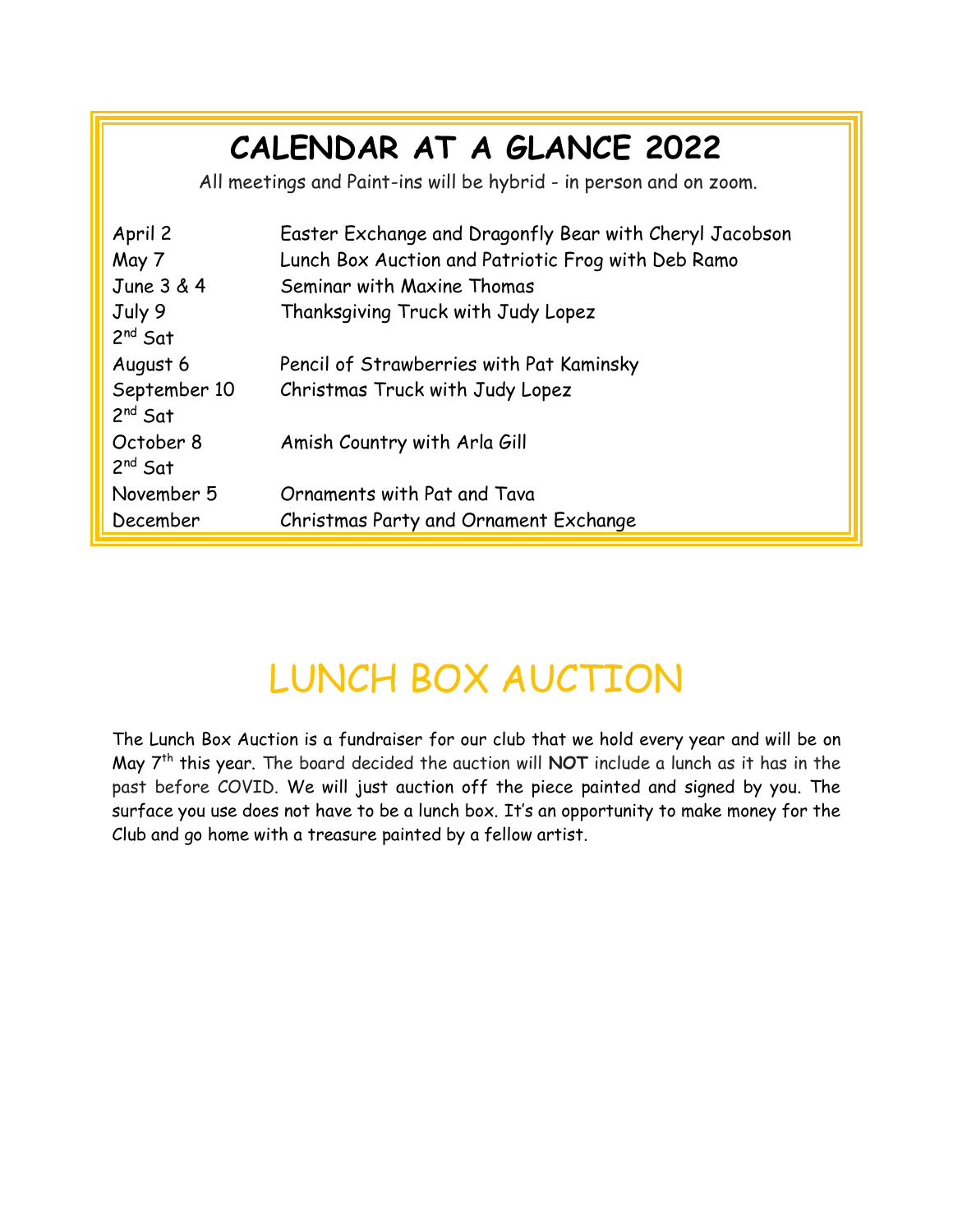# THE MARCH PAINT-IN WAS GREAT!

The March Paint In was the second in a four part series, designed by Laurie Speltz and taught by Judy Lopez. We painted an adorable spring bunny in a vintage blue truck. It was interesting to have Judy teach via Zoom while the eleven students were in the classroom. The class moved smoothly as Judy instructed us. We were mostly finished by the end of session. We had a nice selection of treats to keep us energized as we worked. The spring theme was just what we needed to counter the cold, gray day.

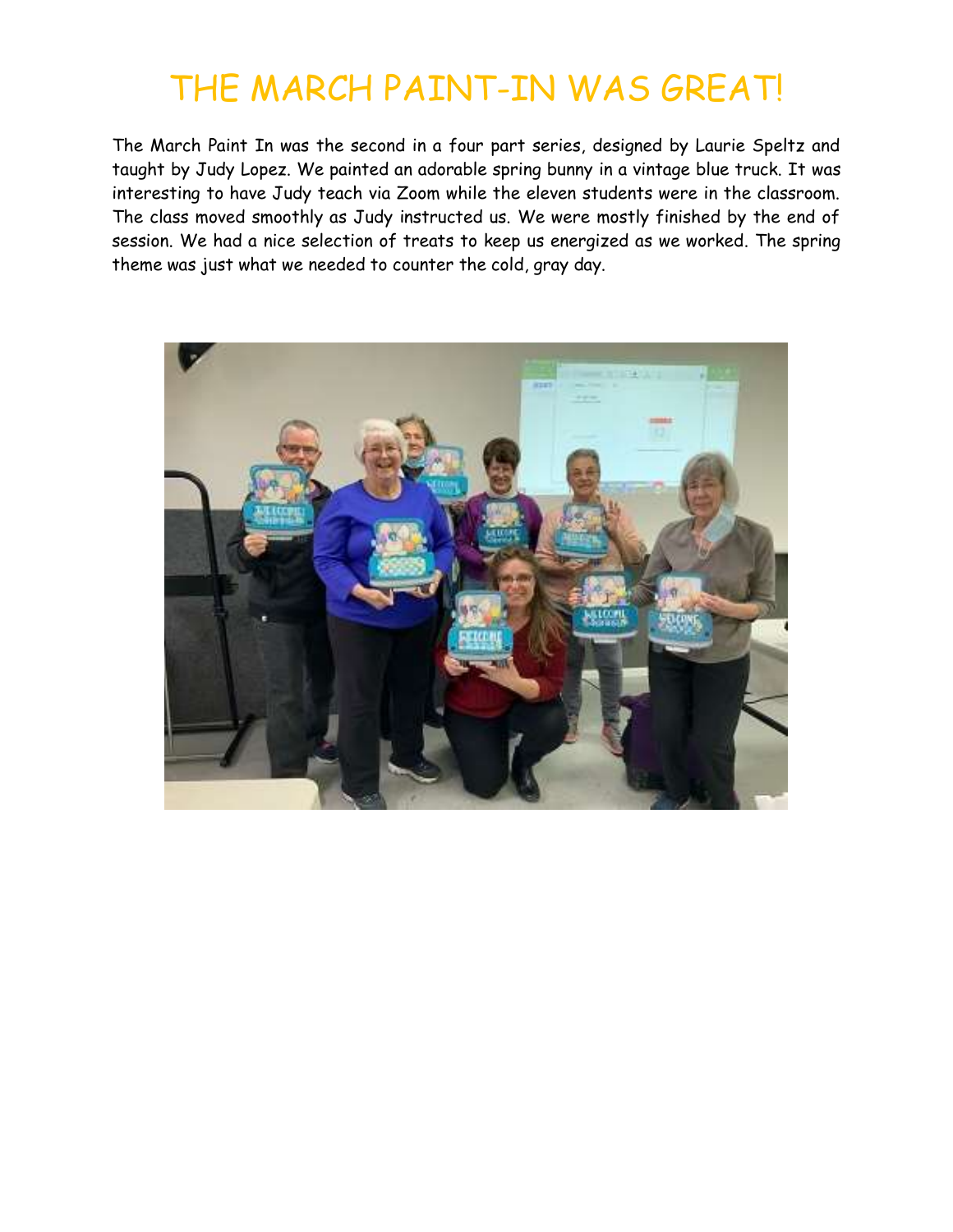

### APRIL

The April paint-in is Dragonfly Bear designed by Holly Hanley taught by Cheryl Jacobson. The surface is an 8X10 canvas that you purchase. You will need a  $\frac{1}{4}$  Princeton Lunar Fine bar race to an over barnal man you par chase. You win nobel a 4 11 most



### MAY

The May paint-in is a Barbara Stock design, with permission, taught by Debbie Ramo. It will be a hybrid class. She will teach in person. Fee is \$3.00. Surface of choice but she is suggesting a one gallon paint can or watering can or flower pot.

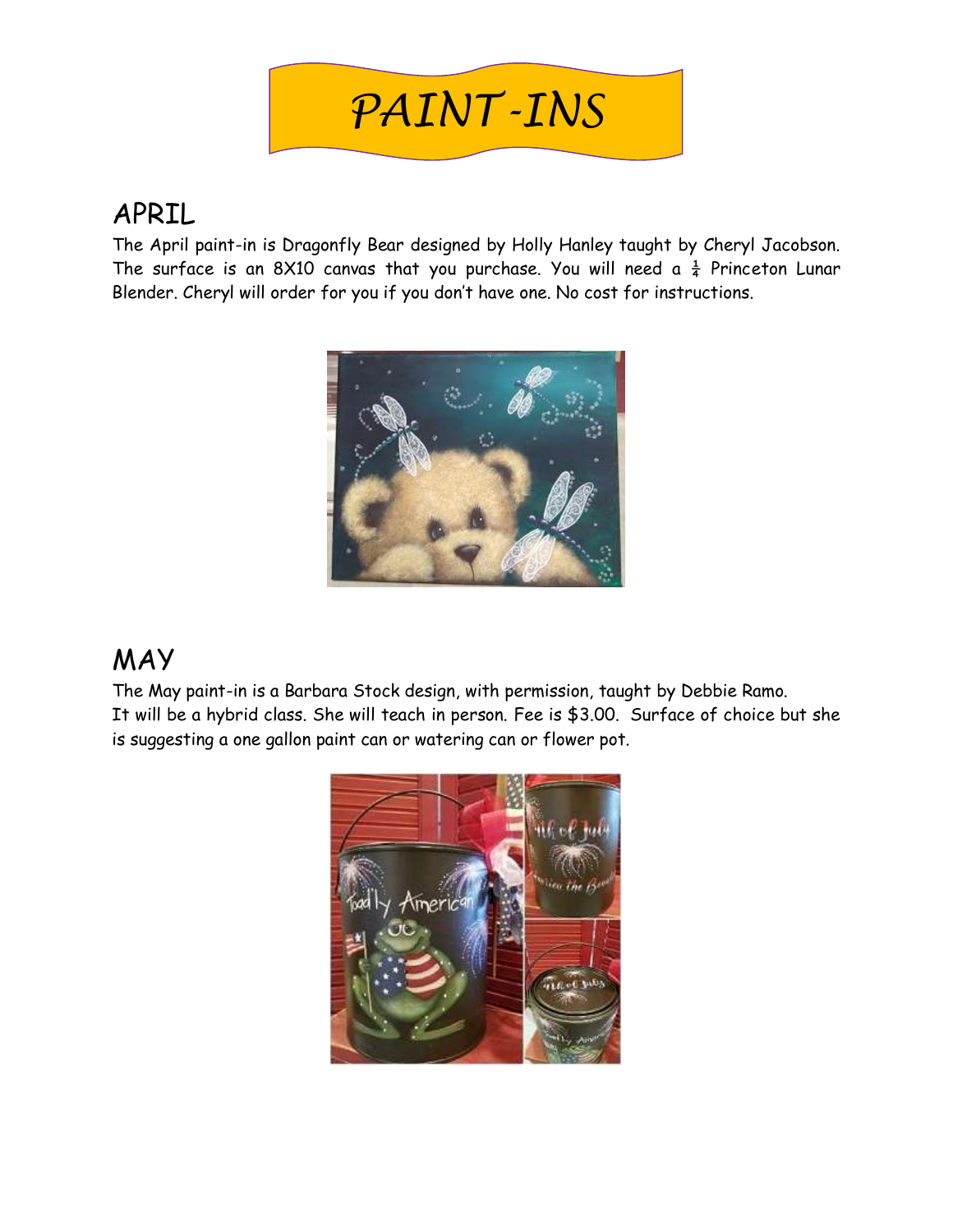# FUNDRAISERS

#### Message from Jody Glaser, Chairperson

Only 6 months to our next bazaar at Artisan in-the Pines! Where has the time gone? I have been bringing items in for members to paint at our meetings. Be sure and mark them off when you bring them back. There are different things added each month. Keep painting! Thanks

Items brought in at the March meeting:



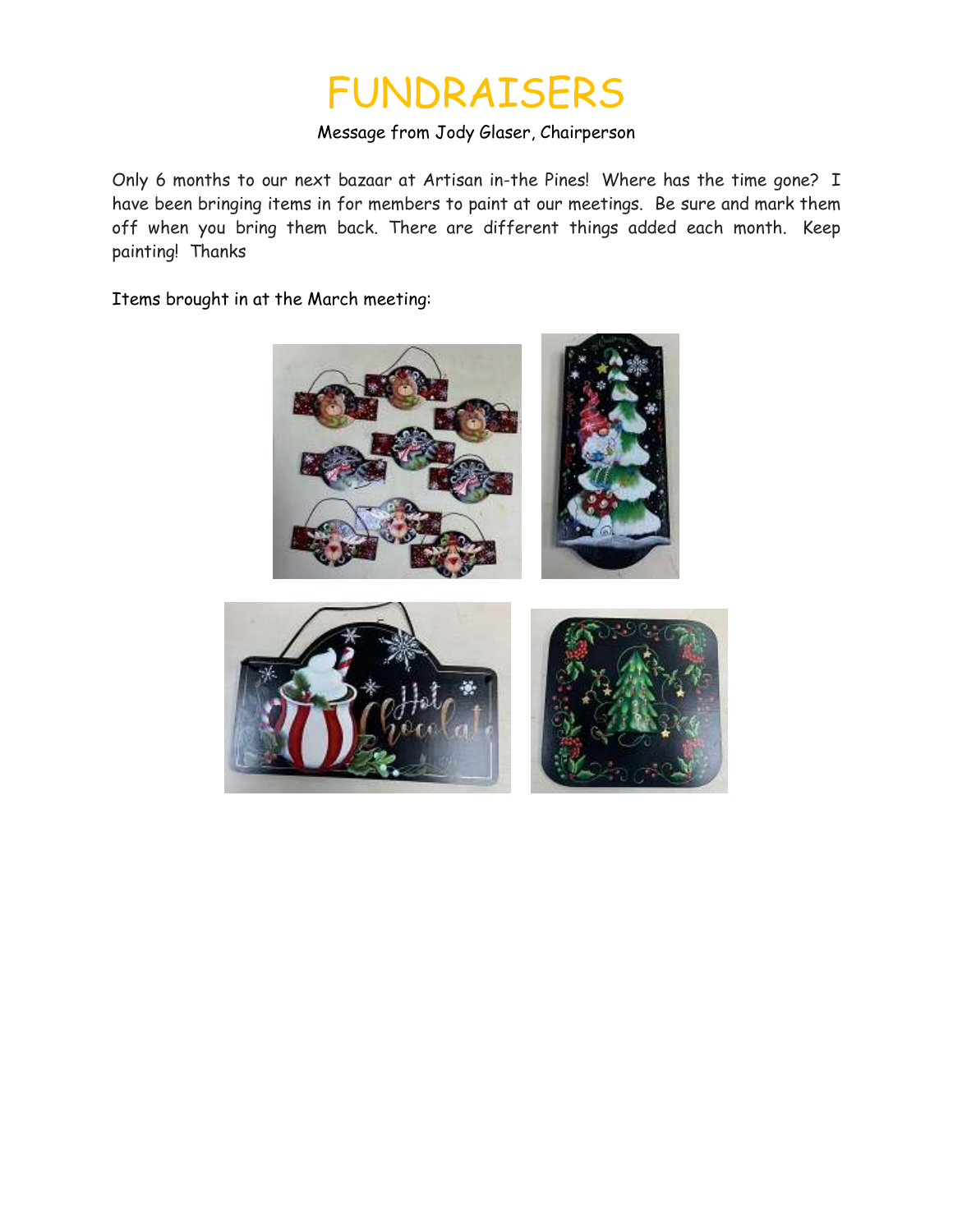

LIBT will be hosting a seminar with Maxine Thomas Friday and Saturday, June 3 & 4, 2022 9:00 am – 5:00 pm At Mountain Artists Guild 228 N. Alarcon Street, Prescott, AZ. 86301 Cost \$40 per day Bev Morn, Chairwoman

We are excited to have a 2 day seminar in person with Maxine Thomas.

Cost is \$40.00 per day, seating is limited to 20 students. We still have some available for both days. When you sign up, half of cost is due as deposit, balance due the following month.

If ordering a surface cost is due at that time. The Friday piece is on a wood cheeseboard cost \$ 7.00. The Saturday piece is on a molded flat panel cost is \$ 8.00. All instructions for projects will be supplied

LIBT is providing pizza and salad for Friday lunch. Saturday will be bring your own. Chapter is also providing: coffee, water, and snacks both days.

Please send deposit to Treasurer: Cheryl Jacobson

Any questions or concerns contact Bev Morn

Hope you can attend.

![](_page_6_Picture_9.jpeg)

Friday Class

![](_page_6_Picture_11.jpeg)

Saturday Class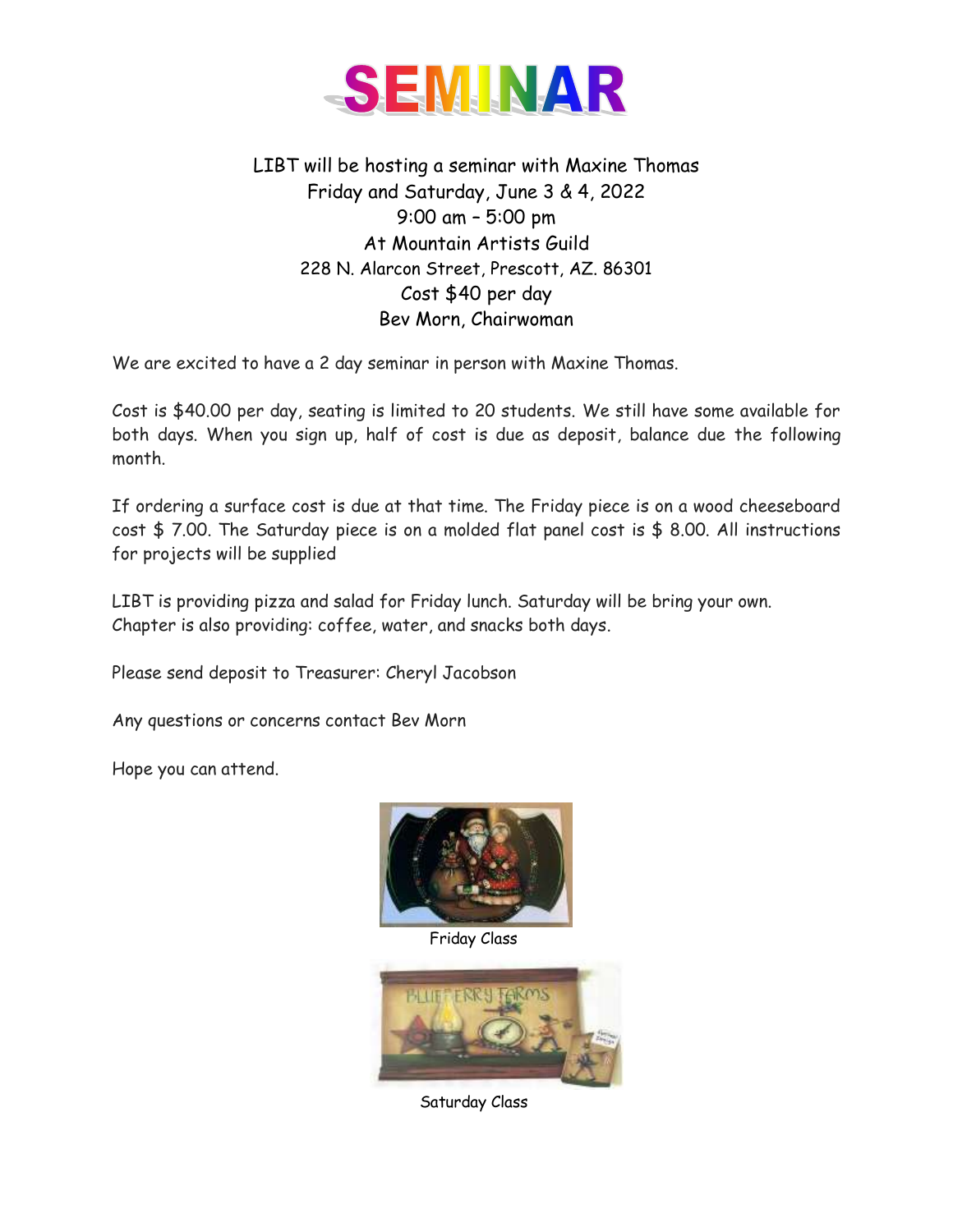# STUFF AND SUCH

![](_page_7_Picture_1.jpeg)

The lucky winner of the brush in March was Marcia!

### BIRTHDAY GIRL RAFFLE

Arla painted an unusual and wonderful hanging of gourds and the lucky winner was Jo. Donna painted a cute tote bag and the lucky winner was Linda. Donna donated a pot with lovely beads around it and the lucky winner was Marcia.

![](_page_7_Picture_5.jpeg)

### SHOW AND TELL LAS VEGAS

Pat, Jody, Jo, Barbara, Sherry, and Tava brought in pieces they pained at the Las Vegas convention. They were all absolutely fantastic! Beautifully done!

![](_page_7_Picture_8.jpeg)

![](_page_7_Picture_9.jpeg)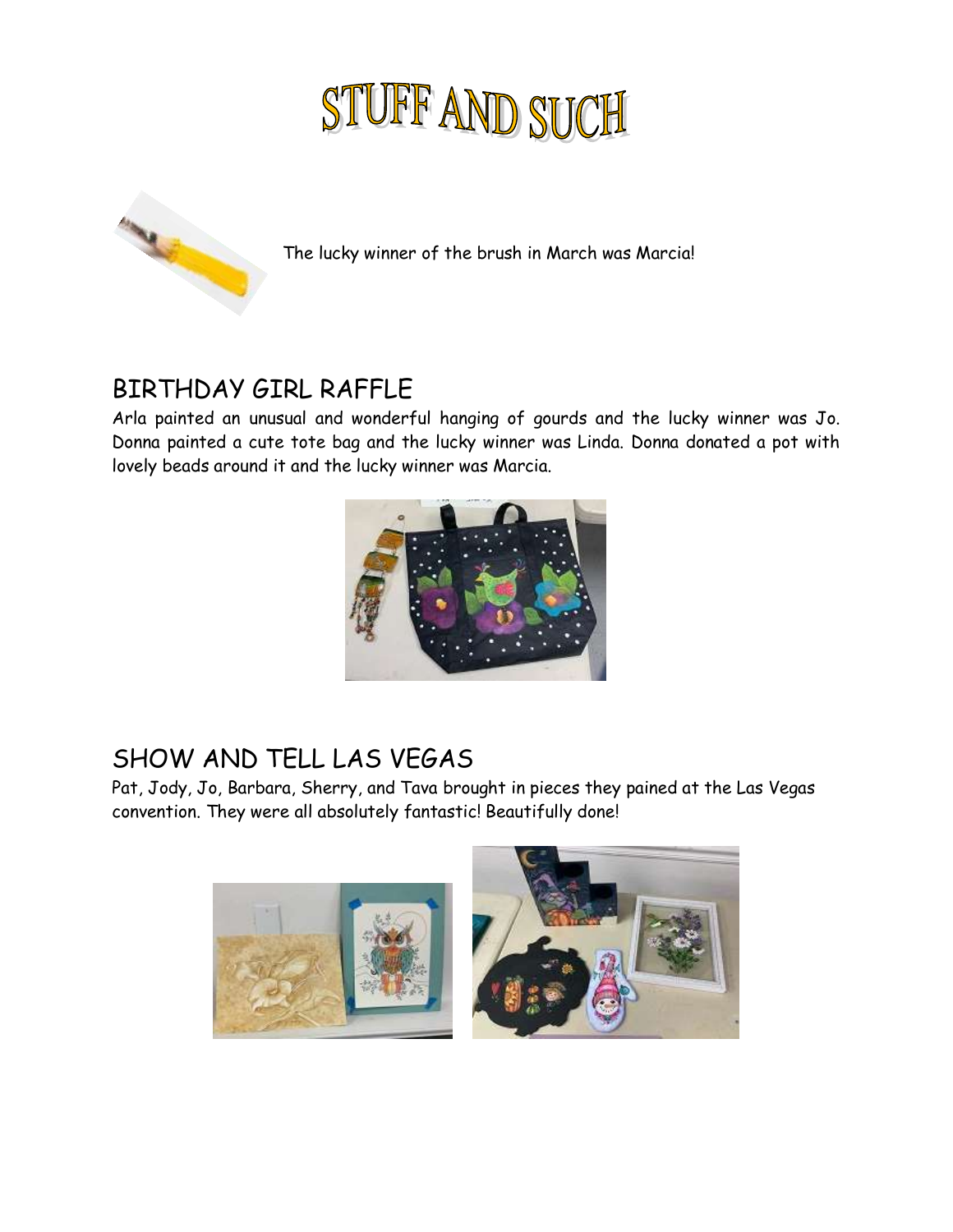![](_page_8_Picture_0.jpeg)

### SHOW AND TELL

Patti brought in her beautifully finished plate from the paint-in taught by Donnamari.

![](_page_8_Picture_3.jpeg)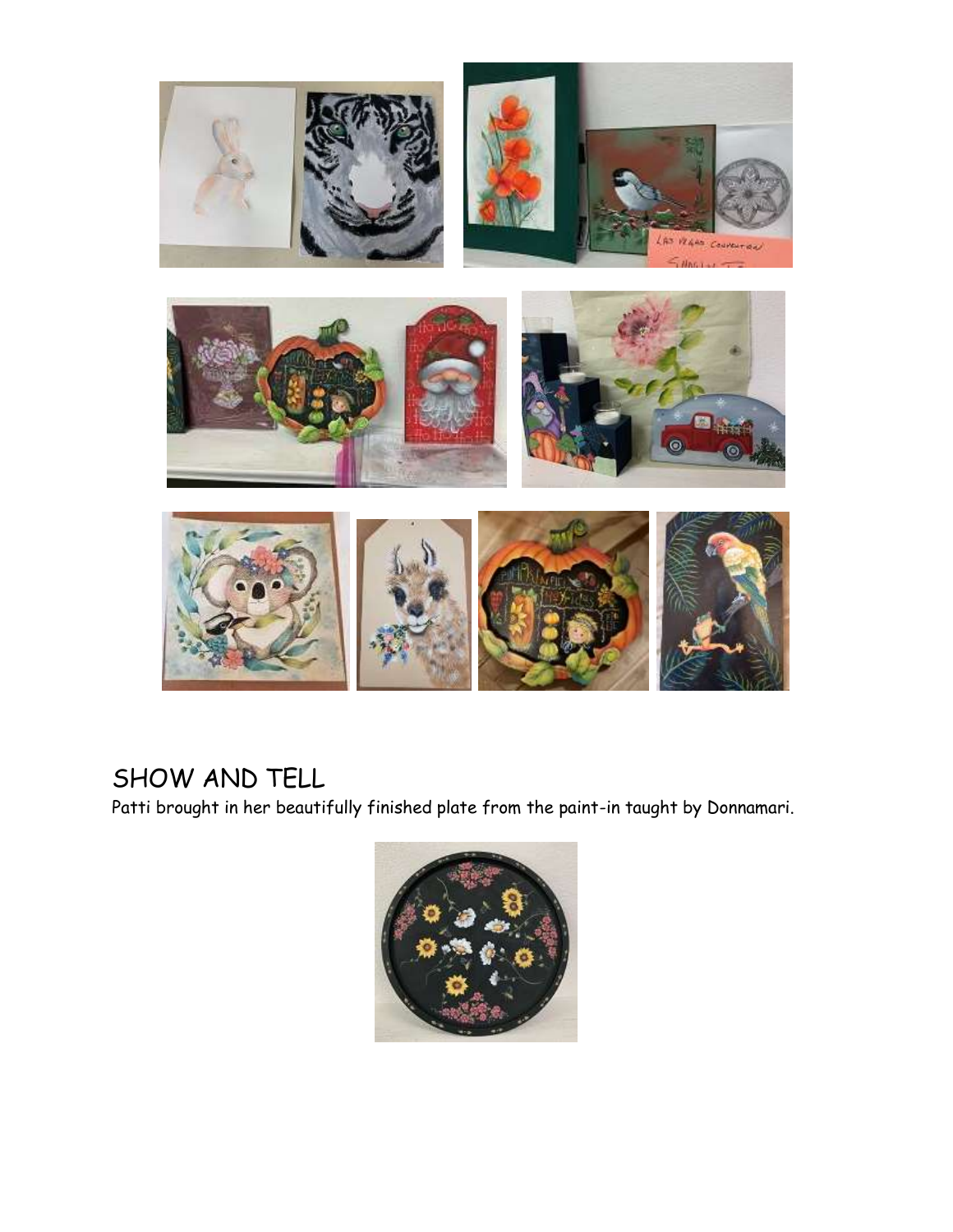### TREASURE BOXES and MEMORY BOXES

Barbara has been researching who to send Memory Boxes to and discovered that memory boxes were too small to put items in. She looked into the larger Treasure Boxes and found Phoenix Children's Hospital would like them. She is looking for where the surfaces can be purchased. They should be shoe box size, 12" by 8.5" in length and 3-8" in depth. You can look up on computer for patterns at Tole Friend Memory Box Association, patterns by Sharon Harwood. The boxes can have bears, bunnies, children's toys, children, baby faces, flowers, things that are typical of children's decorations. However, they do not want religious symbols. More information will be forthcoming.

### ST. VINCENT DE PAUL CHARITY UPDATE

We are moving forward with our charities. We are still collecting food and monetary donations for St. Vincent de Paul.

#### LET IT BE TOLED Member Meeting Minutes March 5, 2022

Start: 10:08 Guests: none

Paint-In: April is Cheryl's painted Teddy Bear. May is Deb Ramo's Frog with fireworks. Today's paint-in is on Zoom at Mt. Artist's Guild with Judy Lopez.

Seminar: Bev. Friday 17, Saturday 13. She has surfaces. Friday out to dinner with group. Motion by Cheryl and seconded by Jo to purchase pizza on Friday for luncheon and Bev to bring salad.

Minutes: accepted.

Membership: none.

Fundraiser: Donnamari brought a painted bag. Arla a gourd hanger.

Lunch box exchange is scheduled for May. The board voted for no lunch to be provided as part of your contribution. However we may still have goodies provided by membership at each meeting and lunch provided at seminar. You can bring your own or indulge, your choice.

Way and Means: Brush won by Marcia Mallicoat

Birthday girl none

Christmas Party news: none

Library: on display, sign out books and patterns.

Other: Barbara told us about Phoenix Children's Hospital size requirements for memory boxes and treasure boxes. They should be shoe box size. 12" by 8.5" in length and 3-8" in depth. Look up on computer for patterns into Tole Friend Memory Box Association.